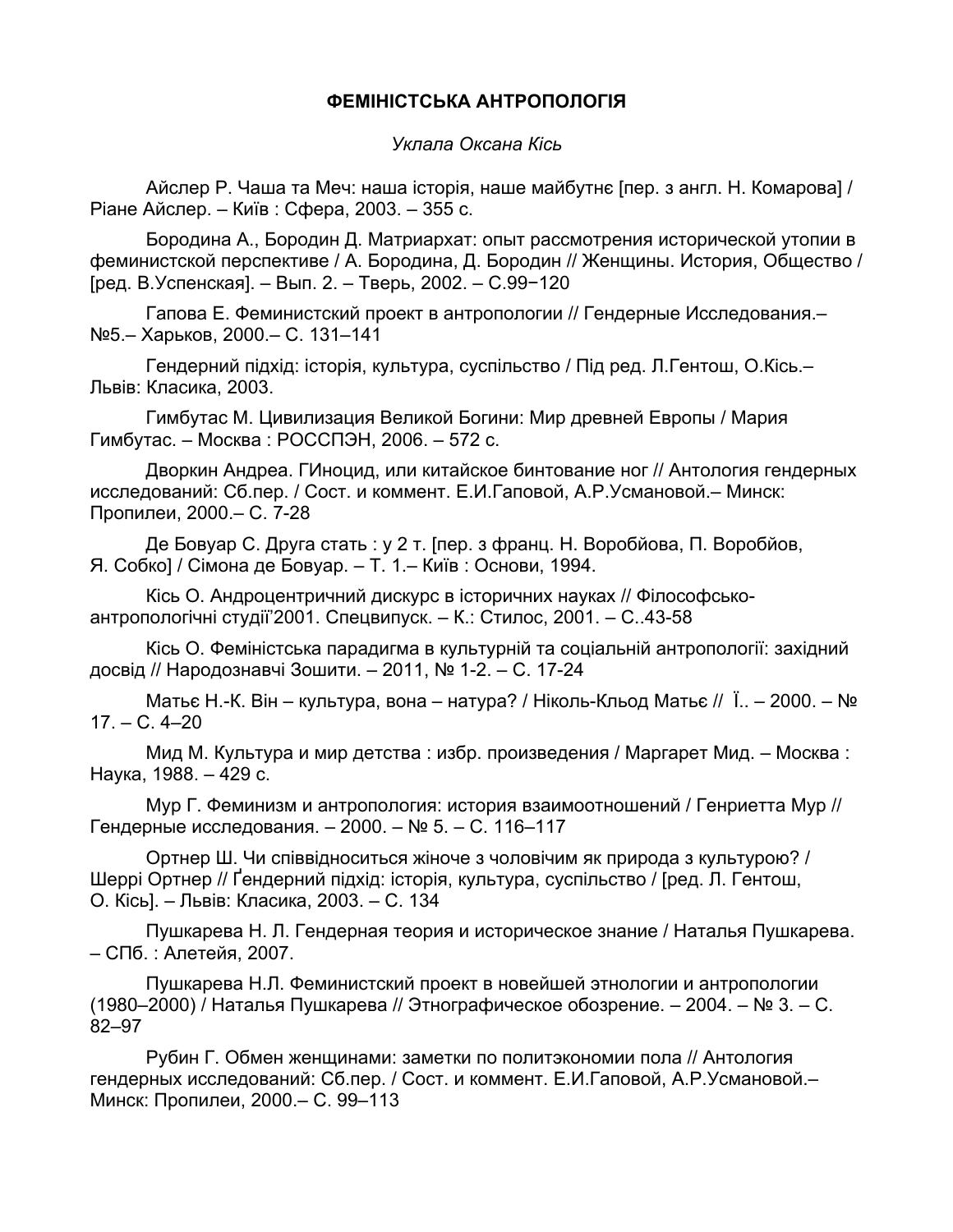Хольмберг К., Ліндхольм М. Феминистская теорія / К. Хольмберг, М. Ліндхольм // Современная западная социология: Теория, традиции, перспективы [сб. ст. ; сост. П. Монсон] – [пер. со швед.]. – СПб. : Нотабене, 1992. – C. 239

Хоф Р. Возникновение и развитие ґендерных исследований / Р.Хоф // Пол. Ґендер. Культура: Немецкие и русские исследования / [ред. Э.Шоре, К.Хайдер]. – Москва : РГГУ, 1999. – С. 27

Хубер Джоан. Ьеория гендерной стритификации // Антология гендерных исследований: Сб.пер. / Сост. и коммент. Е.И.Гаповой, А.Р.Усмановой.– Минск: Пропилеи, 2000.– С. 77-98

Цимбаліст Росальдо М. Жінка, культура і суспільство: теоретичний огляд / Мішель Цимбаліст Росальдо // Ґендерний підхід: історія, культура, суспільство. – С. 112

Чикалова И. Женская и ґендерная история на постсоветском пространстве / Ирина Чикалова // Женщины в истории : возможность быть увиденными [ред. И. Р. Чикалова]. – Минск : БГПУ, 2001. – С. 12.

Ardener E. Belief and the Problem of Women / Edwin Ardener // The Interpretation of Ritual [ed. J. S. Lafontaine]. – London : Tavistock Rubl, 1972. – P. 135–158

Bamberger J. The Myth of Matriarchy: Why Men Rule in Primitive Society / Joan Bamberger // Women, Culture and Society. – P. 263–280

Connecting Spheres : Women in the Western World, 1550 to the Present / [eds. Boxer M. J., Quataert J. H.]. – New York : Oxford University Press, 1987. – 304 p.

Daly M. The Church and the Second Sex / Mary Daly. – London, Dublin: G. Chapman, 1968. – 187 p.

Feminist Anthropology: A Reader/ Ed. by Ellen LewinOxford: Blackwell Publishing, 2006

Feminist Anthropology: Past, Present, and Future / Ed. by Pamela L.Gellner and Miranda K. Stockett, foreword by Louise Lamphere. – Philadelphia: University of Pensylvania Press, 2006

Friedl E. Women and men : An Anthropologist's View / Ernestine Friedl. – New York : Holt, Rinehart & Winston, 1975. – 148 p.

Gender and Anthropology: Critical Review for Research and Teaching [ed. S. Morgen]. – Washington : American Anthropological Association, 1989.

Gender at the Crossroads of Knowledge : Feminist Anthropology in the Postmodern Era [ed. Micaela Di Leonardo]. – Los Angeles : University of California Press, 1991.

Gilman C. P. The Man-Made World; or, Our Androcentric Culture / Charlotte P. Gilman. – [3d ed.] – New York : Charlton Co., 1914. – 260 p.

Hartmann H. Capitalism, Patriarchy and Job Segregation by Sex / H. Hartmann // Signs. – 1976. – № 1

Huber J. A Theory of Gender Stratification / J. Huber // Feminist Frontiers II: Rethinking Sex, Gender and Society / [eds. L. Richardson L, V. Taylor]. – New York : McGraw-Hill, 1989